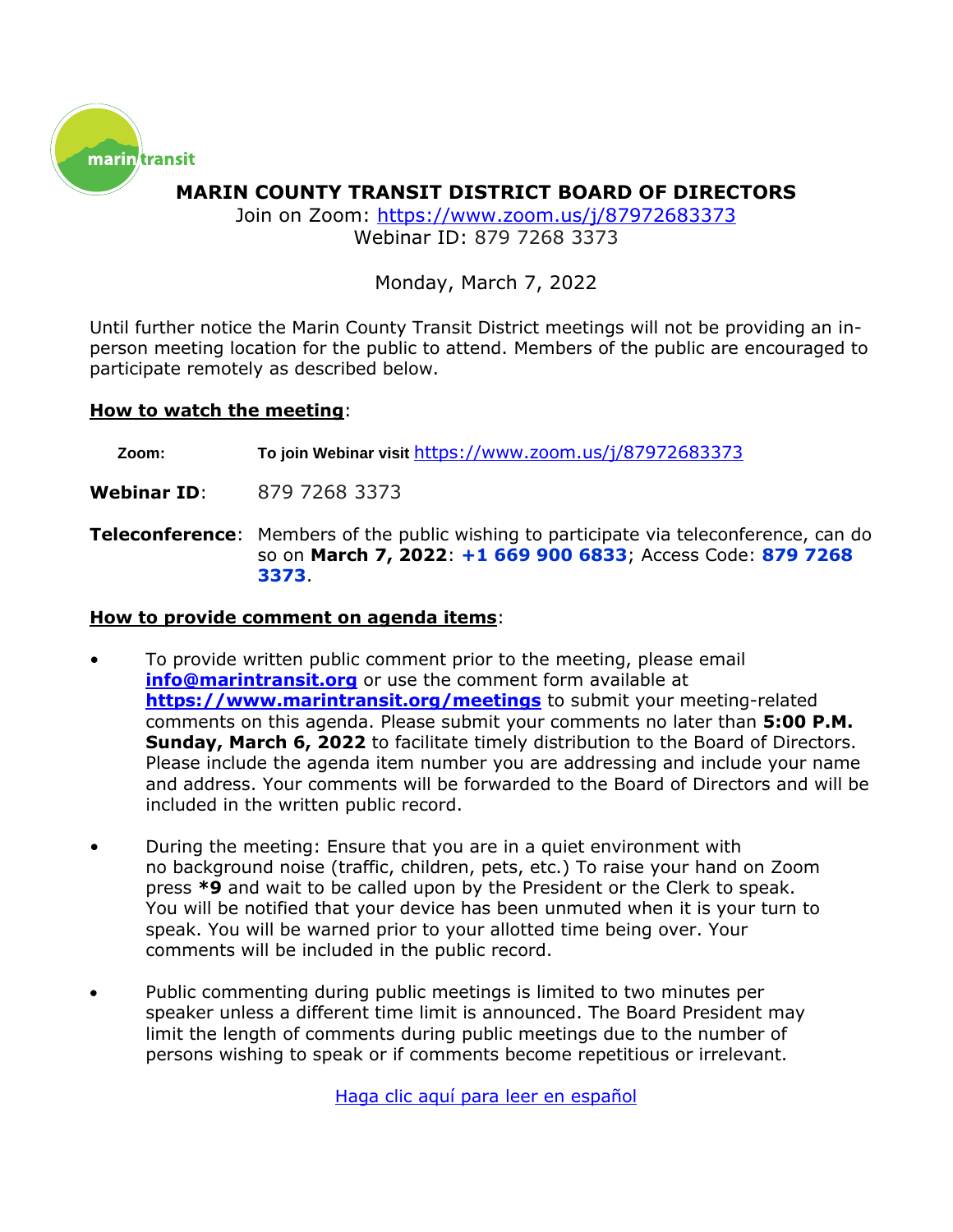

## **MARIN COUNTY TRANSIT DISTRICT BOARD OF DIRECTORS**

Join on Zoom: <https://www.zoom.us/j/87972683373> Webinar ID: 879 7268 3373

# **AGENDA**

Monday, March 7, 2022

# **10:00 a.m. Convene as the Marin County Transit District Board of Directors**

- 1. Open Time for Public Expression (Limited to two minutes per speaker on items not on the District's agenda)
- 2. Board of Directors' Matters
- 3. General Manager's Report
	- a. General Manager's Oral Report
	- b. [Monthly Monitoring Report: December](https://marin.granicus.com/MetaViewer.php?view_id=31&event_id=2979&meta_id=1179142) 2021

### 4. Consent Calendar

- a. Minutes for [January 10, 2022 Board Meeting](https://marin.granicus.com/MetaViewer.php?view_id=31&event_id=2979&meta_id=1179144)
- b. Minutes for February [7, 2022 Board Meeting](https://marin.granicus.com/MetaViewer.php?view_id=31&event_id=2979&meta_id=1179146)
- c. [Marin Transit Quarterly Performance Report for the Second Quarter](https://marin.granicus.com/MetaViewer.php?view_id=31&event_id=2979&meta_id=1179148)  [of FY 2021/22](https://marin.granicus.com/MetaViewer.php?view_id=31&event_id=2979&meta_id=1179148)
- d. [Marin Transit Second Quarterly Financial report](https://marin.granicus.com/MetaViewer.php?view_id=31&event_id=2979&meta_id=1179150) for FY2021/22
- e. [Extend Fixed Route Service Agreement with Marin Airporter for the](https://marin.granicus.com/MetaViewer.php?view_id=31&event_id=2979&meta_id=1179152)  [Second Option Year](https://marin.granicus.com/MetaViewer.php?view_id=31&event_id=2979&meta_id=1179152)
- f. [Extend Fixed Route Service Package 2 Agreement with MV](https://marin.granicus.com/MetaViewer.php?view_id=31&event_id=2979&meta_id=1179154)  [Transportation for the Second Option Year](https://marin.granicus.com/MetaViewer.php?view_id=31&event_id=2979&meta_id=1179154)
- g. [Adoption of Resolution 2022-03 Allowing](https://marin.granicus.com/MetaViewer.php?view_id=31&event_id=2979&meta_id=1179156) for Continued Remote Public [Meetings Under State Assembly Bill \(AB\) 361](https://marin.granicus.com/MetaViewer.php?view_id=31&event_id=2979&meta_id=1179156)
- h. [Authorizing Resolution 2022-04 for Filing Applications with the](https://marin.granicus.com/MetaViewer.php?view_id=31&event_id=2979&meta_id=1179158)  [Federal Transit Administration](https://marin.granicus.com/MetaViewer.php?view_id=31&event_id=2979&meta_id=1179158) **Recommended Action: Approve**
- 5. [Options for Future Service](https://marin.granicus.com/MetaViewer.php?view_id=31&event_id=2979&meta_id=1179160) **Recommended Action: Information Only**
- 6. [Regional Transit Coordination](https://marin.granicus.com/MetaViewer.php?view_id=31&event_id=2979&meta_id=1179162) Update **Recommended Action: Information Only**

### **(Continued)**